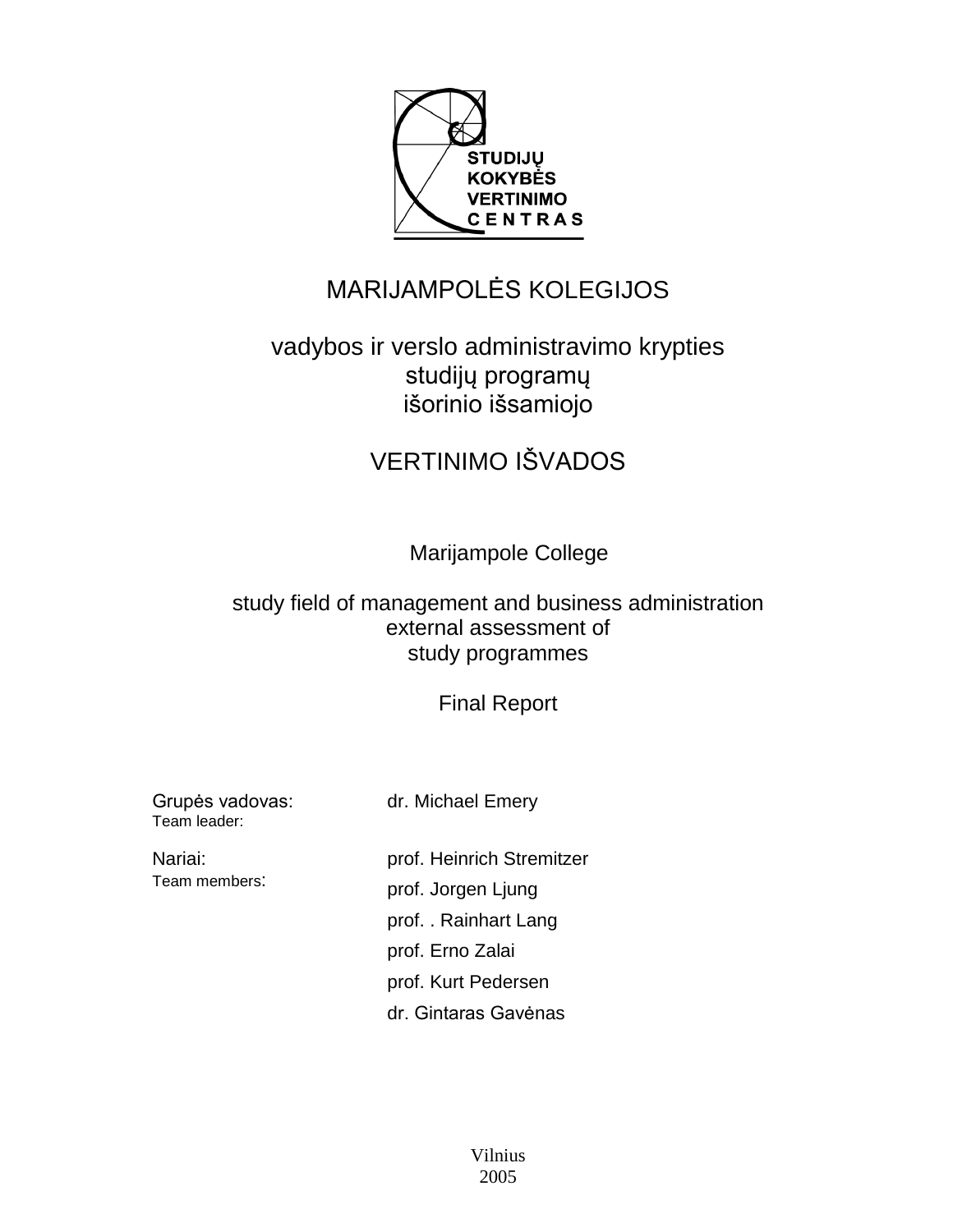| Title of study programme                                    | Accountancy             | <b>Catering Business</b><br>Administration | Business Information<br><b>Systems</b> | <b>Business</b><br>Management |
|-------------------------------------------------------------|-------------------------|--------------------------------------------|----------------------------------------|-------------------------------|
| <b>State code</b>                                           | 65303S124               | 65303S128                                  | 65303S129                              | 65303S130                     |
| Kind of study <sup>1</sup>                                  | Non-university          | Non-university                             | Non-university                         | Non-university                |
| Mode of study <sup>2</sup> (duration in<br>years)           | $F(3)$ , PX $(4)$       | F(3)                                       | $F(3)$ , PX $(4)$                      | $F(3)$ , PX $(4)$             |
| Volume of study programme in<br>credits                     | 120 credits             | 120 credits                                | 120 credits                            | 120 credits                   |
| Degree and (or) professional<br>qualification to be awarded | Accountant              | Administrator                              | Administrator                          | Manager                       |
| Programme registration date,<br>order No.                   | 2001-08-28,<br>Nr. 1234 | 2001-08-28,<br>Nr. 1234                    | 2001-08-28,<br>Nr. 1234                | 2001-08-28,<br>Nr. 1234       |

# **1. Introduction**

 $\overline{a}$ 

<sup>1</sup> **NU** – Non-university studies; **U** –Uundergraduate studies; **M** – Masters' studies;

**SP** – Specialised Professional studies; **I** – Integrated studies;

 $2^2$ **F** – Full-time; **PE** – Part-time (Evening); **PX** – Part-time (Extramural).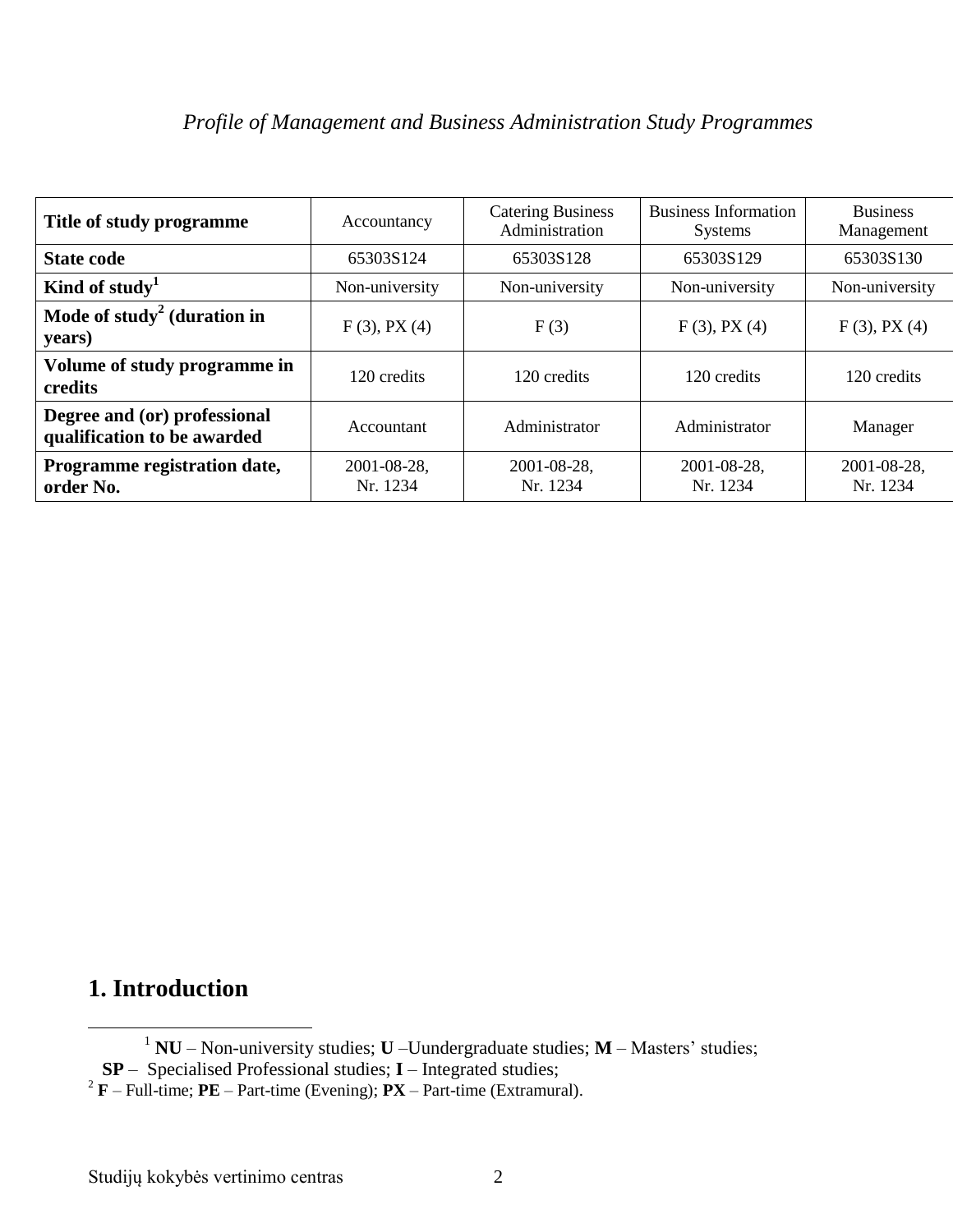Marijampole College was founded on the basis of the former Marijampole College of Agriculture in 2001. It has started to offer the four programmes in the study field of Business administration and management in the same year. The College comprises of two faculties, and the Faculty of Business and Technologies, comprising of 7 departments, is in charge of the Accountancy, Catering Business Administration, Business Management, Business Information Systems programmes.

The self-assessment report (SAR) for the programme was prepared by a self-assessment group headed by the Dean of the Faculty of Business and Technologies, comprising of further teaching and support staff, and one student. The group was formed in June, 2003 and the SAR was completed in September, 2003.

The site visit took place on Thursday, 24 February, 2005. The visiting experts were: Prof. Ernö Zalai (Hungary, sub-team leader), Professors Milan Maly (Czech Republic) and Alfredas Chmieliauskas (Lithuania), and accreditation experts Jeffery H. Butel (UK) and Fritz W. Peter (Germany).

The SAR includes extensive and supporting annexes, is well structured, and follows properly the guidelines. It provided a sound basis for the site visit and assessment of the programmes.

# **2. Aims and goals of the Study Programmes**

### **Non-university Accounting study programme:**

Strategic guidelines for Marijampole region stress the importance of developing the human resource potential of SMEs, for instance with regard to the agricultural and tourism/recreation sectors. Being one of the basic internal functions of any business organisation, accounting is of particular importance in SMEs. The process of conversion to market economy has produced a significant demand for professional accountants, especially in rural areas. Therefore establishing a study programme in Accounting at Marijampole College is justified by the real needs of the labour market. This has been confirmed by both graduates and their employers during the meetings arranged for the expert team.

### **Non-university Catering Business Administration study programme:**

Strategic guidelines for Marijampole region stress the importance of developing the human resource potential of SMEs in both agricultural and tourism/recreation sectors.

In the recent years the south-western part of Lithuania (surrounding Marijampole region) is restoring its attractiveness as a resort area. New hotels, spa facilities and restaurants were opened in the region to serve the needs of the foreign tourists (mostly from Poland, Russia, Belarus) and Lithuanians coming mostly from the two major cities of Kaunas and Vilnius. Establishing a study programme in Catering Business Administration in the centre of the region is clearly meets the demand for such a provision. According to comments made by the graduates and their employers the programme seems to be well fitted to the needs of regional businesses.

### **Non-university Business Information Systems study programme:**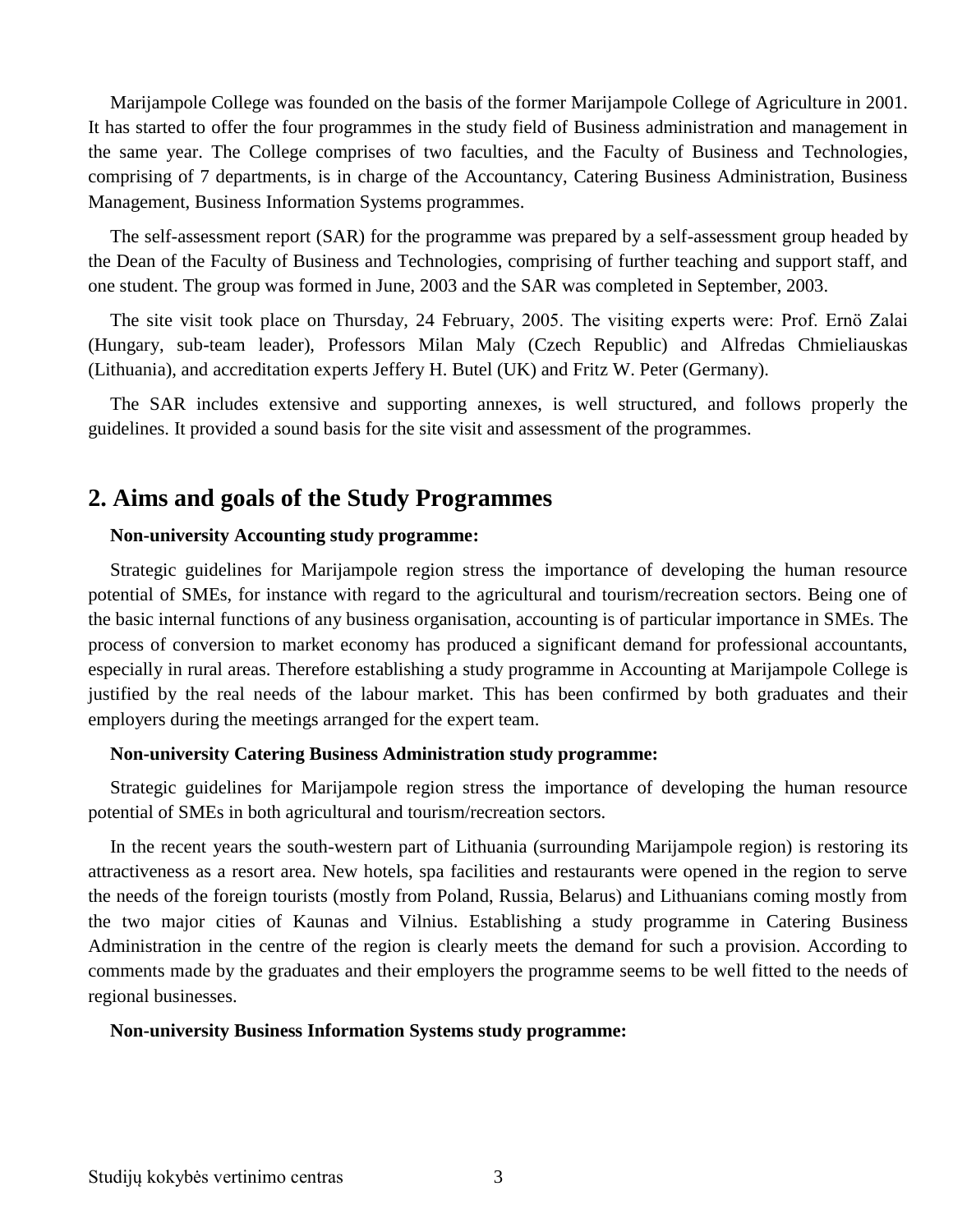The growing demand for IT professionals able to provide the relevant information for administrative needs or decision making processes is becoming even more important in a context of national and international requirements for standardising business processes in an organization. Even small regional/local businesses are required to comply with certain standards in computer-based accounting, labelling of products, etc. Marijampole region features many new hotels, restaurants, spa facilities as well as SMEs with their IT resources; at the same time it is suffering from the lack of skilled personnel able to properly handle these resources, such as accounting systems, customer reservation systems. Study programme in Business Information Systems at Marijampole College preparing the administrators of business information systems is clearly targeted to meet the demand of middle level IT in the south-west part of Lithuania.

#### **Non-university Business Management study programme:**

Developing the human resource potential for SMEs in the agricultural sector has been set as one of the strategic priorities of the Marijampole region. The study programme on Business Management at Marijampole College focuses two main areas:

 educating specialists in agricultural trade and commerce which is of big importance for the rural area bordering with the two major neighbouring countries (Poland and Russia);

 preparing managerial personnel for Marijampole city economic development and its business promotion.

The programme seems to properly reflect the needs of social partners in Marijampole region as was demonstrated during the meeting with the employers and graduates. The content of the study programme is also backed by the recent research into the business environment in Marijampole County.

### **3. Analysis of the Programme**

### **3.1. Study programme** *Accountancy (non-university studies)*

#### **3.1.1 Structure, contents and study methods**

The programme consists of 120 credits. These may be taken over three years (six semesters) full-time or four years (eight semesters) part-time. There are two specialisations: *Trade Enterprise Accounting* and *Agricultural Accounting*.

General Higher Education Subjects comprise 36.5 credits, Subjects for the Acquisition of Professional Qualification 46.5 credits, Subjects of Professional Specialisation 12 credits, Practical work 21 credits and Final Examination 4 credits. As can be seen by the amount of credits achievable (12) professional specialisation is limited to 10% of the study programme. Electives can either be chosen from Professional Studies (*Assurance* or *Logistics*, 2 credits) or from General Studies (foreign language, 4 credits).

The subjects studied are on the whole appropriate. There is possibly room for additional mutual references among them. For example, *Philosophy*, *Sociology* and *Psychology* could refer more visibly to "*Ethics and*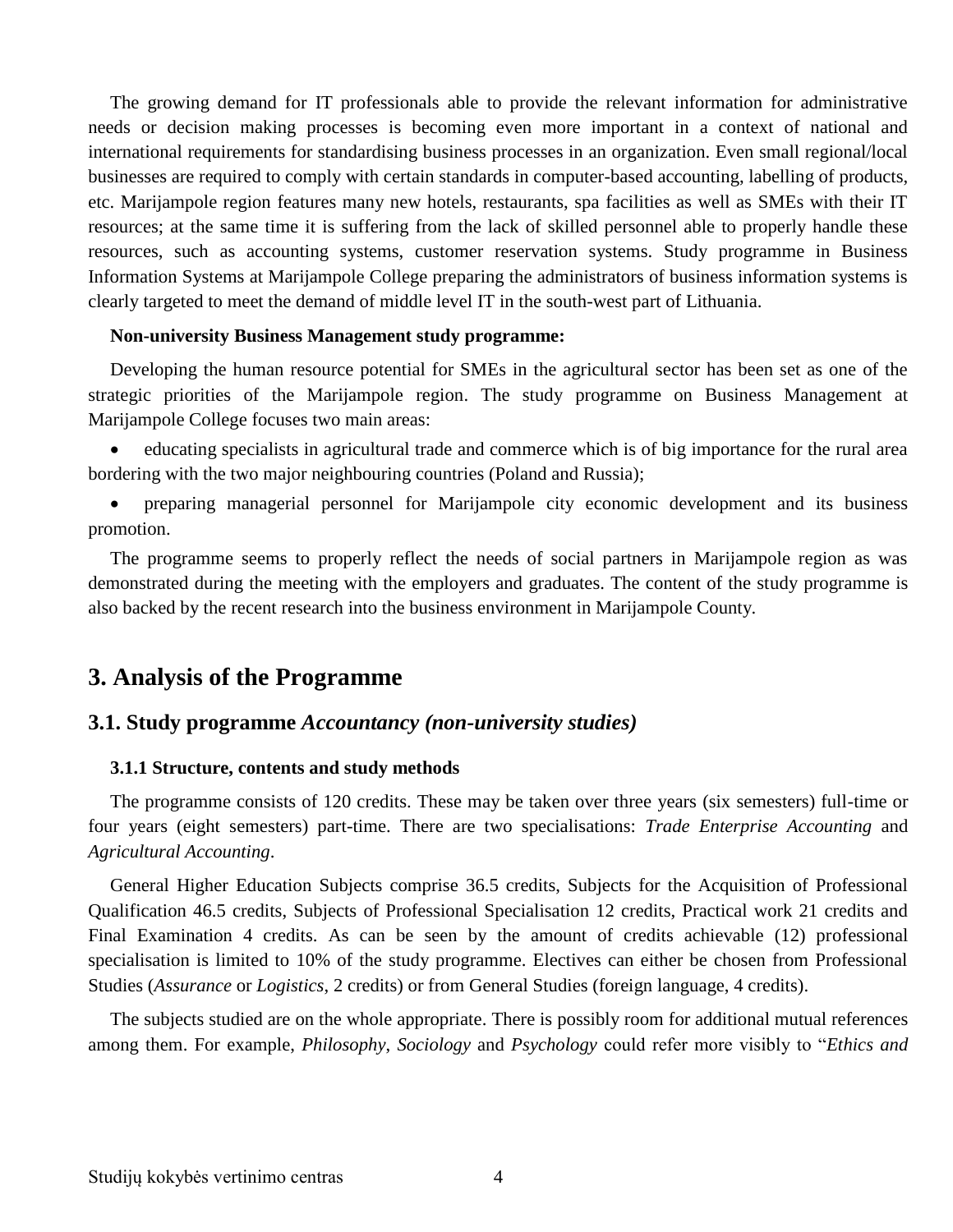*Etiquette*" or "*Labour and Civil Security*". There is some unbalance in terms of intellectual challenge between such subjects as *Ethics* and *Etiquette* or *Labour* and *Civil Security*.

There is appropriate emphasis on practical work and on 'active-learning', and the scheduling of subjects is intended to ensure that students have the necessary theoretical underpinning to gain maximum benefit from their practical experience. It is surprising, however, that the number of planned self-study hours declines through successive years of the programme. To change this to some degree the number of lectures has been reduced to an average of 32, yet this still seems high.

#### **3.1.2 Execution of studies and support for students**

The number of classroom hours, as noted above, is high, however, the way of teaching eases the workload to some degree. There is primary reliance on final examinations; they constitute between 50 and 60% of the overall assessment. This assessment method might in some cases be less practicable or appropriate. Skills like, for instance, presentation techniques in the sense of oral presentation or reporting (as part of *Management* or *Business Statistics*, etc.) can, of course, not be appraised by written exams, yet the importance of these skills is growing in modern management. Students receive continuous feedback on their progress and there is a re-sit facility. Students may appeal in the event of dissatisfaction with the assessment outcome.

The College has steadily improved the learning environment: modernized classrooms in larger number, more up-to-date IT equipment, additional available foreign literature. Some further additions, especially with respect to the latter, should be made, however, to expose the students and accustom them to international literature and thinking, even more so, as some students do not make enough use of the literature available "because of insufficient skills in foreign languages" (as the Self-Assessment Report states on p13). When questioning students and graduates, it also became obvious that a number of them feel shy to apply their language abilities.

Students are also supported socially (some forms of limited financial support). There are a number of scholarships available.

#### **3.1.3 Variation in the number of students**

The number of students' entrants has risen from 30 (first intake, 2001/02) to 37 (second intake, 2002/03) in day-time studies, and from 30 (first intake, 2001/02) to 34 (second intake, 2002/03) in the part-time programme.

Of the students belonging to the first intake 6 were excluded from the study programme, 4 because of poor progress, 1 for poor attendance; 1 student took academic leave (Self-Assessment Report, p13); of those from the second intake 7 students were excluded: 2 took academic leave, 5 quit by themselves (SAR, p13). Thus the wastage rate is 20%, or is close to 20% with respect to the second intake.

The College faculty administration states in its report that drop-outs resulted mainly "from family problems, poor basic knowledge of general compulsory subjects, lack of motivation for accountant's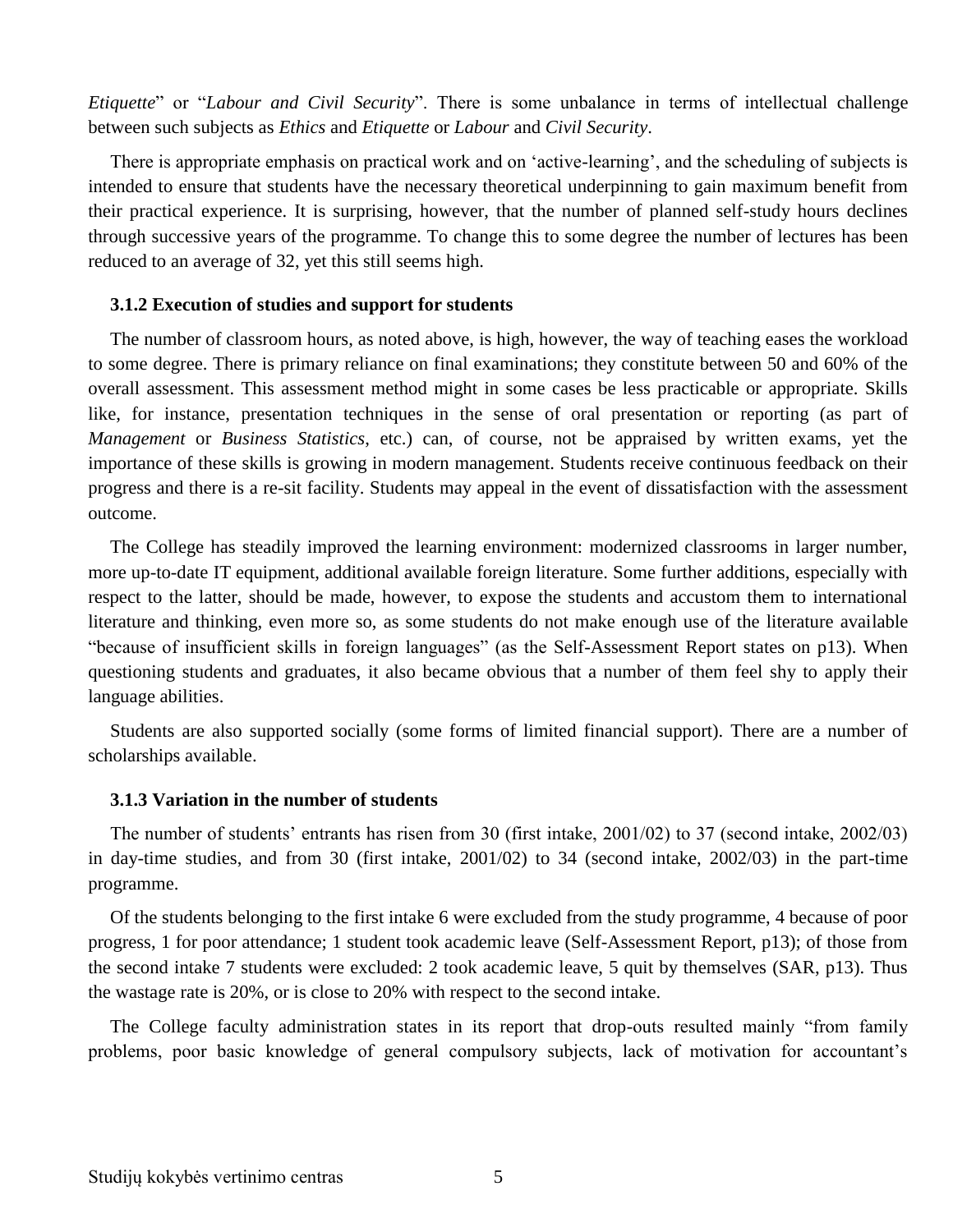profession and weak eagerness to study" (SAR, p13). Further long-term statistics and in-depth analysis will reveal more accurately underlying causes that possibly could then be confronted.

### **3.1.4 Teaching staff**

No professors or "docents" teach on either of the programmes, with some 20% of the teachers possessing less than 3 years of practical work experience in the field of the subject taught – as far as Subjects for Acquisition of Professional Qualification and Professional Specialisation are concerned. In the field of General Studies almost all of the teaching is performed by instructors who possess no less than 3 years of experience. Though there is clearly a relatively low level of academic standing and experience of staff, student feedback suggests that they are generally happy with the standard of teaching they receive.

The College is well aware of the need to invest in staff development and recruitment in order to further support the programme and the learning of its students. A system of staff qualification improvement has been established at the College, the general vision of which is to support life-long learning for all faculty staff. One of the declared goals is to improve language skills. Judging from impressions gained on site visit some priority should indeed be given to this goal. Even though the perspective of Marijampole College is to serve the regional market demands there should be higher emphasis on languages in view of the needs of general international market integration.

The College arranges for staff self-education by establishing so-called "open lectures" where teachers can visit their colleagues' lectures to learn from these or to give advice to them. To give just one further example of support measures for staff development: "According to the Statute of Marijampole College teachers at the Faculty are allotted a one-year-period for making scientific research to develop scientific as well as professional competence every five years." (SAR, p15)

### **3.1.5 Advantages and disadvantages of the Programme**

### *Advantages:*

- student applications and entry seem to develop positively
- graduates and employers are supportive and express positive views; the programme is clearly serving the regional demand
	- the College supports the further improvement of academic staff; emphasizes skills development
	- "open lectures" as one form of self-education of staff are offered

• active support given to students to learn – not so much by the curriculum (which carries a heavy workload) but by the commitment of many teachers during classes, i.e. by the way teaching is performed

• regular feedback given to students on their progress

### *Disadvantages:*

• further profiling of the programme seems possible, for instance, by merging subjects into wider areas

 the link between general (academic) subjects and professional ones could in some cases be made more visible (*Philosophy* – *Business Ethics*)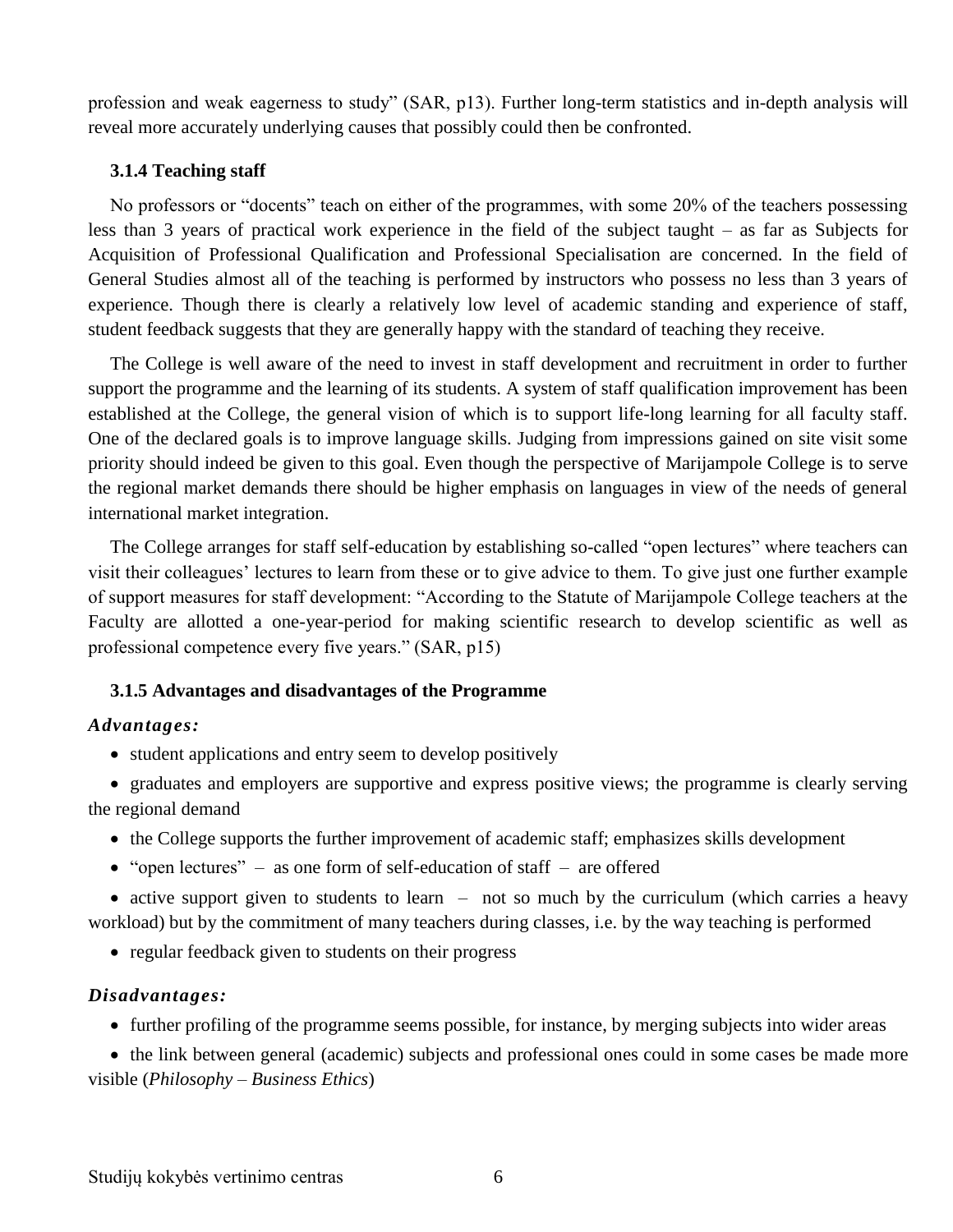• the student workload is too high, limiting the range of time where self-study must be organized by the individual himself; self-study hours should increase through the years of the programme

- limited opportunities to take electives
- final examinations represent at least 50 per cent of the final assessment for *all* subjects
- wastage rate high; it should be analyzed further by systematic use of statistics
- staffing experience and academic standing need to be enhanced
- insufficient library stock in foreign languages

 recommended literature should regularly include texts in English – possibly also in a further language, to strengthen the international perspective – and should group the literature in "required" and "additional" titles

 IT provisions have been greatly improved and can be regarded quite satisfactory in some respects; there remains considerable scope for improvement

### **3.2. Study programme** *Catering Business Management (non-university studies)*

### **3.2.1 Structure, contents and study methods**

The content of the curriculum of the study programme meets the goals of this programme: to help students to acquire the professional competencies needed for the proper understanding of the economic and social environment, to develop their abilities to conduct market research, to write business plans, to improve the quality of enterprise activities as well as to manage enterprise resources and staff.

The strong point of this study programme is its professional activity component, which is represented by practices at different catering enterprises.

The team feels, however, that the specialisation offered by the study program is somewhat too narrow. The experience gained from the other similar institutions and programs shows a broader conception of this field of studies, they include, as a rule, either tourism, or hotel services, or health resort services or some other service areas as well.

The curriculum is otherwise balanced enough. Theoretical subjects make up about 26%, subjects of professional qualification about 37%, professional practice about 17% of the curriculum and there are as well some elective subjects, which represent only 5 % of it. (We would like to note that the combination of Ethics with Etiquette is somewhat unusual.)

#### **3.2.2 Execution of studies and support for students**

The total number of teaching hours is equally divided into three years of studies. The share of theoretical studies in the study programme is 1262 hours, that of the seminars amounts to 1389 hours, 1113 hours are planned for self-study, 796 hours are devoted for practice and 240 hours for the preparation of the final diploma work and related practice.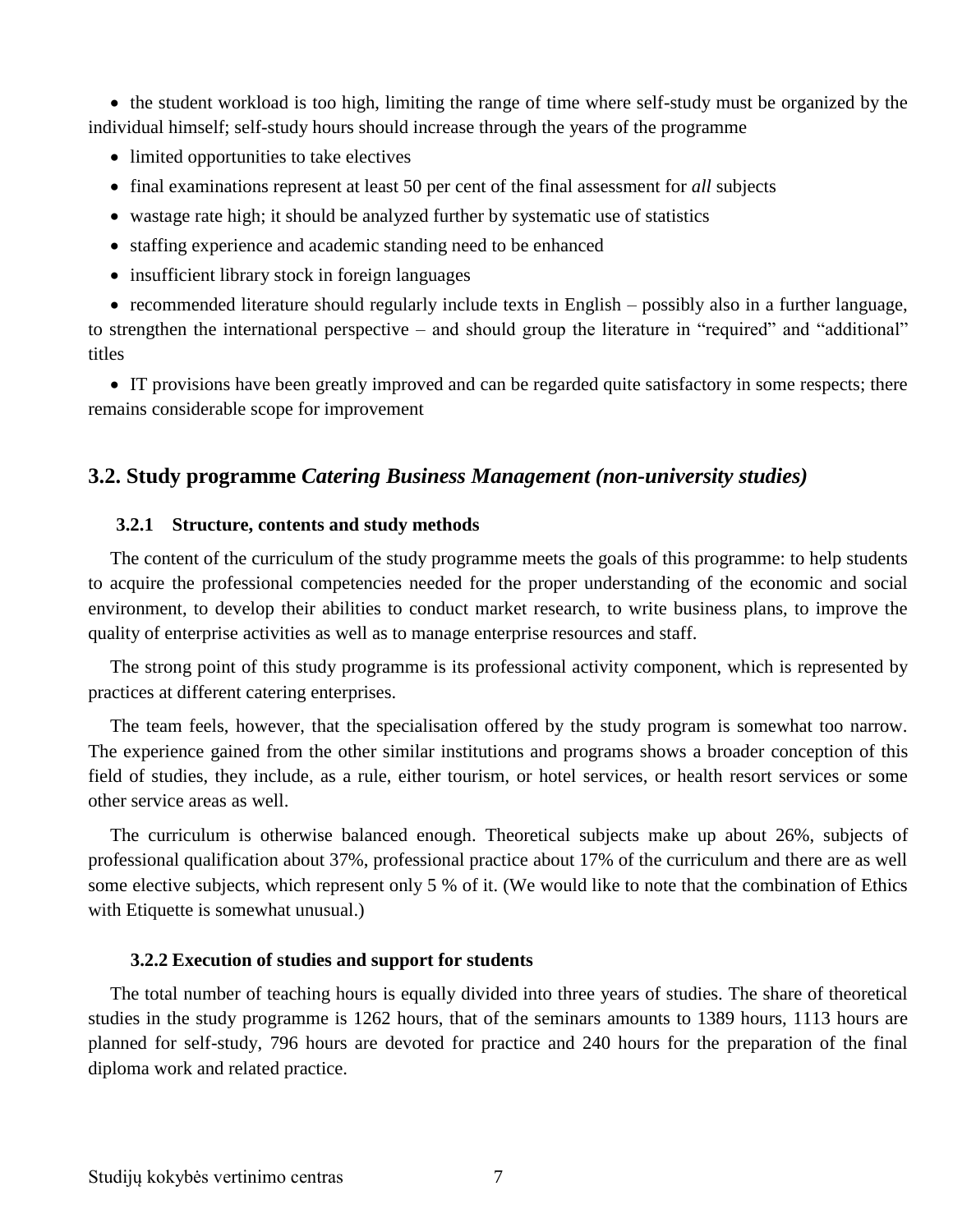From this we can conclude that the programme relies to a large extent on practical training and the self study of the students. If, however, one takes it into consideration that the total number of in class hours a week is 32 (!) than the above shares are less indicative. The team suggests a further reduction in the number of in-class hours, not more than 22-24 hours a week (and not more than 7-8 courses taken parallel). That may need to reconsider the curriculum, the consolidation and modernization of the content of the courses offered in the study programme.

From the SAR it was not clear enough how the College combines various teaching methods and evaluation schemes to assess the knowledge of the students in different courses. Our discussion with the faculty as well as the students indicated that lectures and notes taken during them constitute an overwhelmingly large part of the source of knowledge students are supposed to acquire. The marginal importance of literature reading is manifested by the too long lists of recommended literature (in some courses above 30 in one course).

### **3.2.3 Variation in the number of students**

Table 1, prepared on the basis of the SAR, shows the changes in the number of students in the Catering business administration study programme. The figures do not show significant fluctuation, but, of course, one has to take it into account that only a short period of time has yet passed since the introduction of the programme.

### **Table 1: Total number of students**

| Year          |   |              |
|---------------|---|--------------|
|               | M | <b>Total</b> |
| $2002 - 2003$ |   |              |
| 2002<br>2001  |   | 30           |

The figures provided indicate that the number of students who cancelled their studies did not exceed 10 per cent.

#### **3.2.4 Teaching staff**

As far as the academic staff of the College is concerned, the situation is very similar to comparable other non-university study programmes. There is total absence of senior lecturers (professors and associate professors – docents) and the teaching duties are performed mostly by junior teachers. The number of teachers with doctoral degrees is smaller than average among them. On the other hand, 24 teachers (92.3%) are employed full time, unlike in many other colleges. Some teachers possess, on the other hand, valuable work experience, and the College brings in instructors from the world of practice as well.

According to the SAR, teachers, who do not have enough work experience are expected to improve their practical skills in the field of subject they teach by means of participating in different projects, seminars and events related to practical work experience.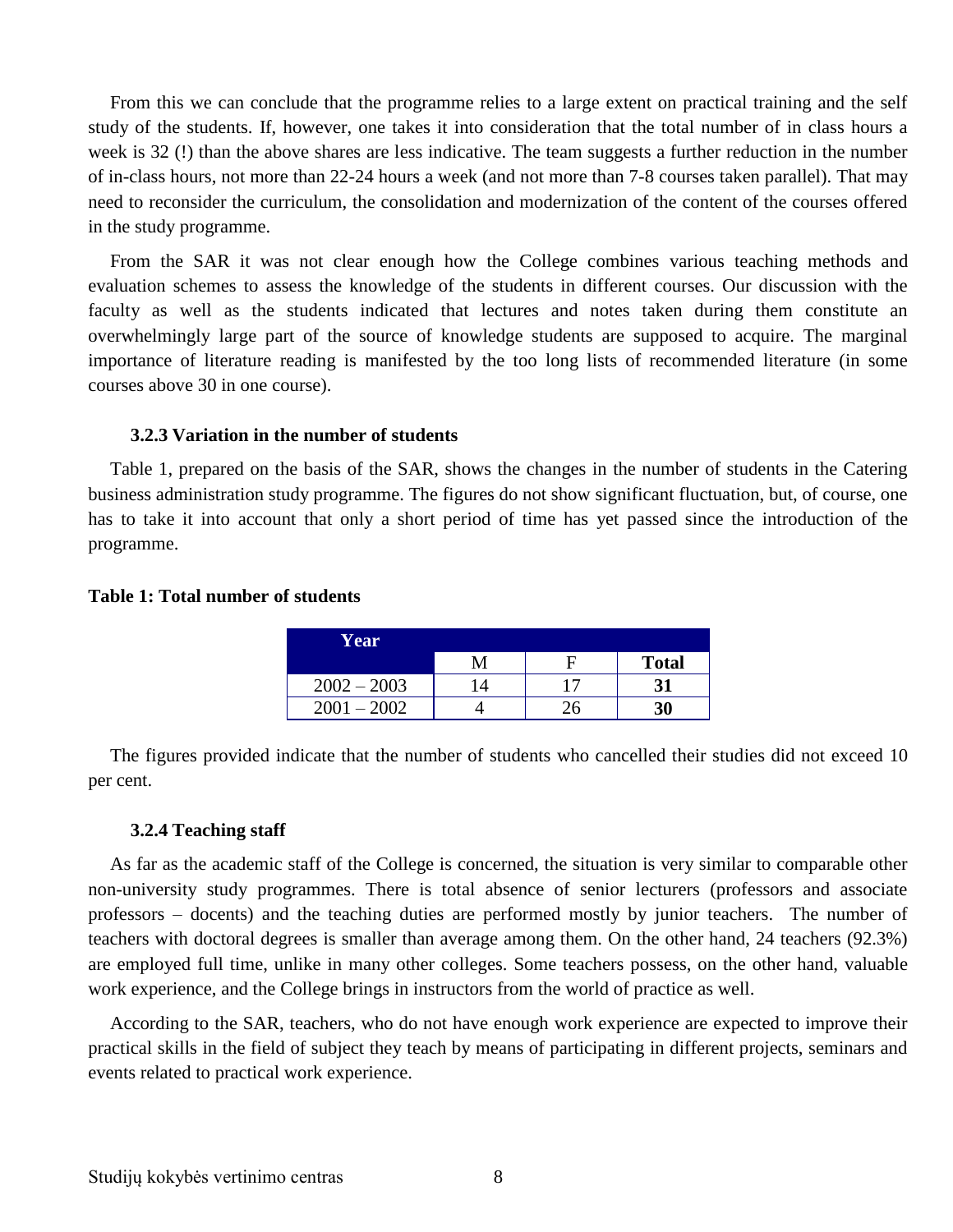### **3.2.5 Advantages and disadvantages of the Programme**

### Advantages:

- The programme meets, on the whole, the overall regulations and requirements set for non-university studies;
- there is a demonstrated need for and support of the programme in the region; the College is serving as the training place for the south-western part of Lithuania,
- it provides knowledge and skills that is relevant and needed for the administration of catering and other services;
- the programme has the minimum sufficient number of professionally well-trained academic staff;
- the College has modern audio-visual equipment and computers supporting modern teaching methods.

### Disadvantages:

- The programme is overspecialised;
- the shortage of senior lecturers, esp. with doctoral degrees;
- mission and vision as well as the future strategic plans are missing in the SAR;
- there is not enough flexibility in the curriculum (small number and narrow scope of electives);
- the number of weekly hours in class is too high and students are not sufficiently motivated to learn on their own;
- low level reliance of textbooks, foreign languages and foreign contacts;
- there is no differentiation between required and additional course references;
- library is modestly supplied by up-to-date text-books and journals, especially in English;
- minimal foreign contacts and personal experiences from similar institutions abroad.

# **3.3. Study programme** *Business Information Systems (non-university studies)*

### **3.3.1 Structure, contents and study methods**

The programme consists of 120 credits. These may be taken over three years (six semesters) full-time. There are two specialisations: Accounting and Management Systems and Publishing Systems.

Main parts defining the structure of the programme:

- "General Higher Education Subjects" comprise 36 credits  $( = 32\%$  of study volume),
- "Subjects for Acquisition of Professional Qualification", 46 credits  $( = 36\%$  of study volume),
- "Subjects of Professional Specialisation", 12 credits  $( = 11\%$  of study volume),
- "Professional Practice" comprises 20 credits  $( = 18\% \text{ of study volume}),$

The first group of subjects – "General Higher Education Subjects" – is intended to provide a basis for further studies as well as for a human and social development of a person. Significant emphasis is placed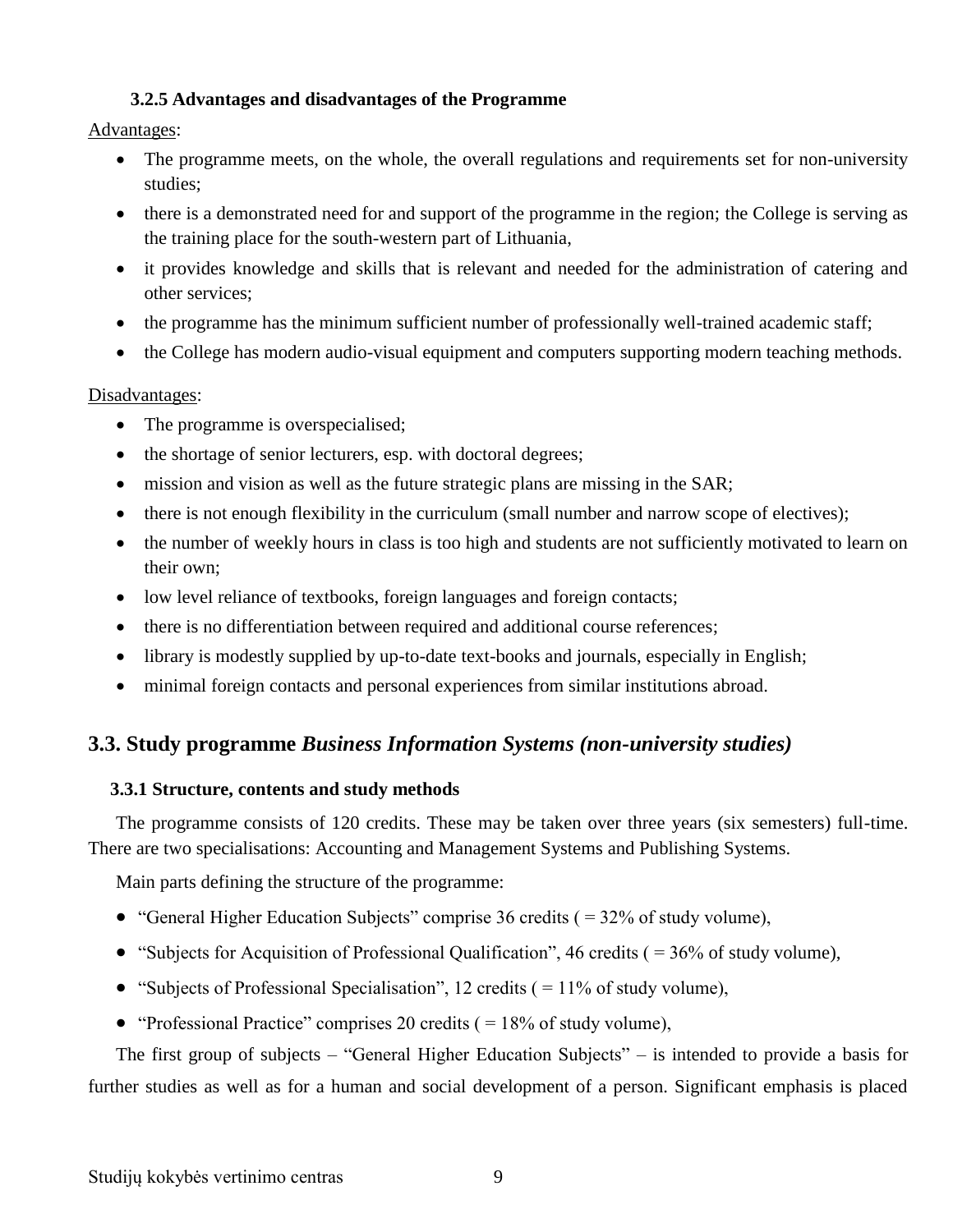here on teaching languages (12.5 credits) and other social sciences and humanities (Philosophy, Sociology, Psychology). Although some course titles indicate rather strange combinations of topics, e.g., Ethics AND Etiquette, Specialist Language AND Office Work.

The second group of subjects – "Subjects for Acquisition of Professional Qualification" – focus on two areas as implied by the programme title: (1) business and management, and (2) information systems. Subjects in the first area should cover the main functions of business administration therefore it is somewhat strange that they do not include a course on Human Resource Management. The second area is represented by the broad spectrum of IT-related subjects, including hardware, software, information system components, etc. Two purely mathematical courses (Discrete Mathematics and Statistics) are also included into this group.

It should be noted that the subjects of the second group (and the whole study programme in general) are much more oriented towards the first specialization (Accounting and Management Systems). The second specialization (Publishing Systems) would not require so many business-oriented subjects and one would expect much more emphasis on arts and design instead.

The third group of subjects – "Subjects of Professional Specialisation" – is targeted at the development of the necessary qualifications defined by the specialization titles: Accounting and Management Systems, and Publishing Systems. Again, the second specialization seems to be supported in a rather fragmented way throughout the whole study programme, mostly by the single subject in this group, i.e., Computer Publishing Systems.

The fourth group of subjects – "Professional Practice" – consists of four different IT-related practical assignments, including the practical placement ("Final Practice").

The final thesis ("Final Work") is assigned 6 credits.

The offer of elective courses is limited: students have to choose 2 courses out of four.

In general, the curriculum seems to be adequate for the development of professional competencies of administrators in business information systems by focussing (according to SAR) on "developing, investigating and improving computer systems at business and state organizations". However, the specialisation in Computer Publishing Systems needs a stronger support throughout the study programme.

### **3.3.2. Execution of studies and support for students**

The breakdown of the study programme by teaching formats (according to SAR) is the following:

• lecturing  $-1089$  h (23 %),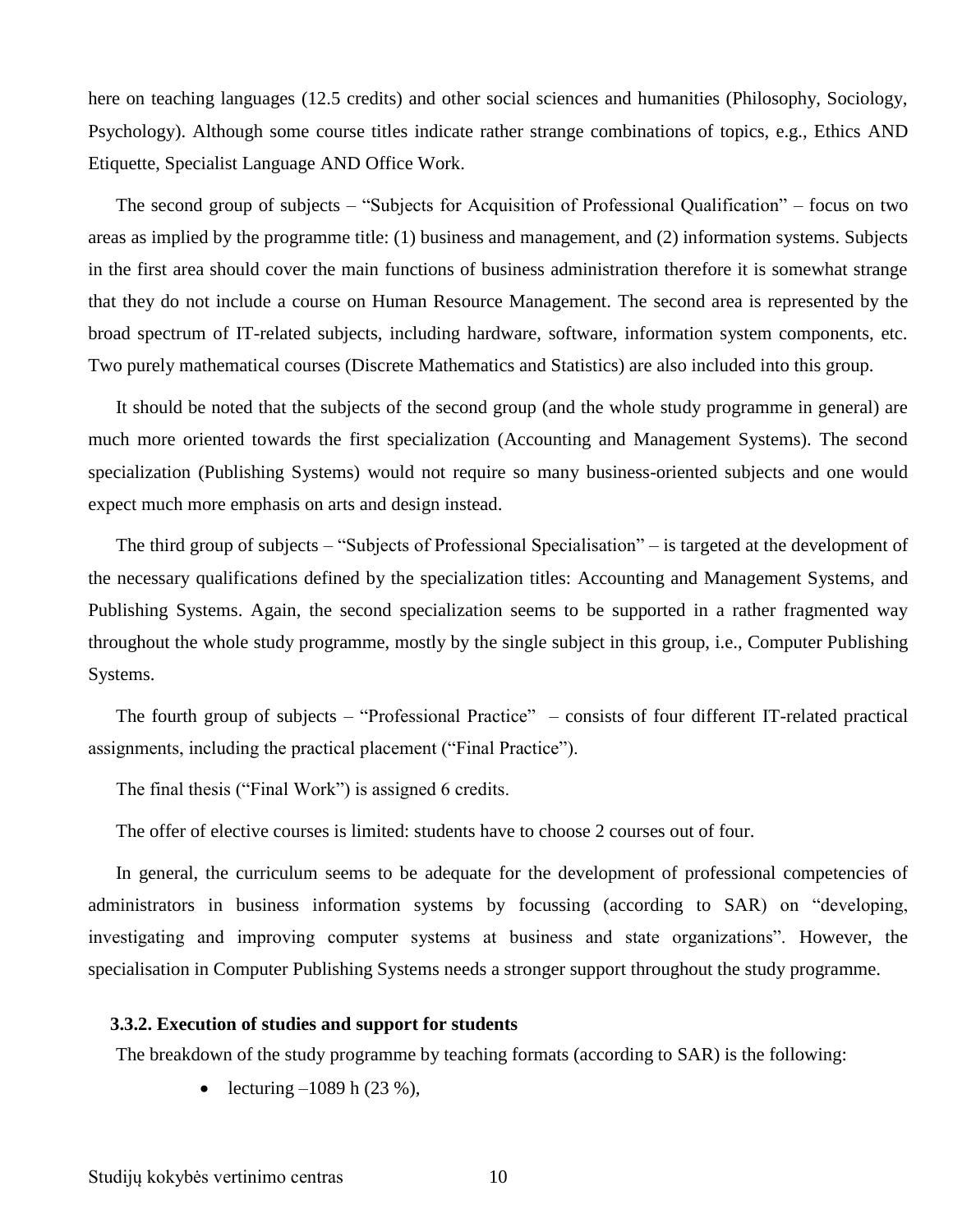- seminars 1509 h (31 %),
- practice 800 h (17 %),
- self-study  $-1162$  h (24 %),
- final examination  $-240$  h,  $(5\%)$ .

Although the SAR states that lecturing makes up 23% of all study time (including students self-study time) but considering only the contact hours the proportion of lecturing is about 42%. This results in a comparatively high daily workload (of rather passive participation nature) for students. Therefore the College has initiated certain efforts to reduce the number of contact hours to give students more time to "digest" the material and to study it independently. Of course, this would require a solid back up in both subject matter (development of the library stock, expansion of IT functionalities) and teaching methodology (implementation of proactive formats of learning: group work, roundtables, discussions, etc.)

### **3.3.3. Variation in the number of students**

*Table 2*: Total number of students

| Year            |   |              |
|-----------------|---|--------------|
|                 | F | <b>Total</b> |
| $2002 - 2003$   |   | 62           |
| $-2002$<br>2001 |   | 30           |

Table 2, prepared on the basis of the SAR, shows the changes in the number of students in the Business Information Systems study programme. The female/male ratio among the students is about 1/2.

The drop-out rate is slightly more than 10% (including those students who took an "academic leave"). The main reasons for cancelling studies according to the SAR are family and health problems, and also lack of motivation. Trying to minimize the number of drop-outs the College is introducing such measures as flexible class schedules, individual consulting etc.

### **3.3.4. Teaching staff**

One of the greatest challenges that the College is facing with regard to the quality of studies is the development of its teaching staff. National Law on Higher Education requires that college teachers should have at least Master's degree (or equivalent). According to the SAR, among the 24 teachers involved in Business Information Systems study programme only one of them has Doctoral degree and four have Master's. The SAR attributes the problem to the general situation in Lithuanian higher education: current salary system makes it more attractive for teachers having scientific degrees to get employed on a full-time basis at universities rather than at colleges. Therefore, the College has to rely mostly on hiring part-time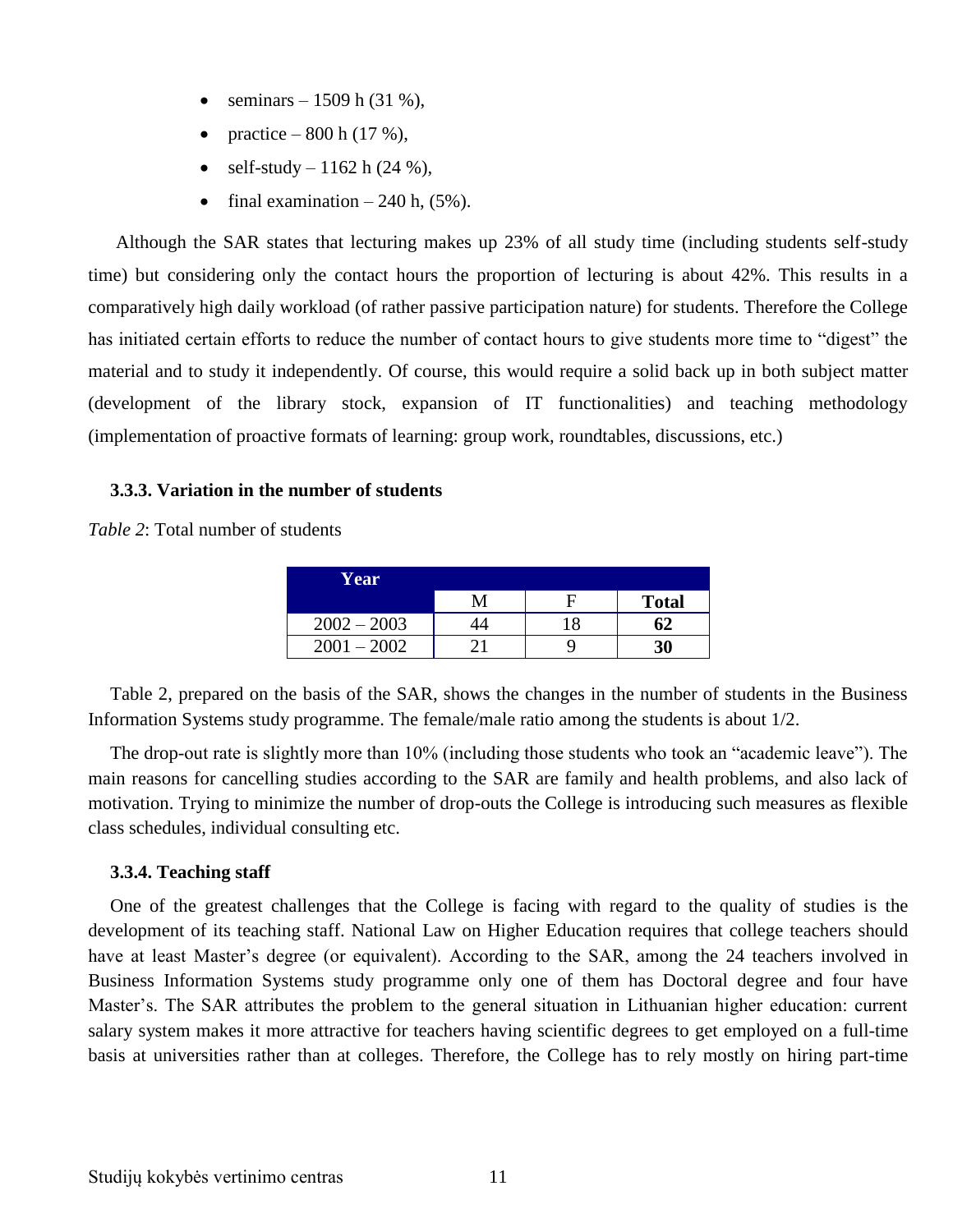teachers with the degrees and also on gradually developing its permanent academic staff by encouraging and supporting their studies in both Master's and PhD programmes.

Another challenge is to maintain the teachers having relevant practical experience, especially within the largest group of subjects related to "Acquisition of Professional Qualification". According to SAR, only slightly more than a half of the teaching staff (58,3%) has the formally required work experience. This situation is mostly reflects the fact that IT specialists (required to develop practical skills within the Business Information Systems study programme) primarily are seeking employment in a business sector rather than choosing an academic career. One of the possible solutions may be in employing practitioners on a part-time basis (mostly for supervising short time practical assignments) and teaming them up with full-time college teachers.

### **3.3.5. Advantages and disadvantages of the Programme**

### *Advantages:*

• Study programme supports the development plan of Marijampole region and was designed according to the results of research on the demand for the specialists in the field in the south-western part of Lithuania.

 The representatives of both business and public institutions are participating in the Programme Committee and in Final Assessment Commissions.

 Specialization in Accounting and Management Systems provides comprehensive professional education based on generally well-balanced up-to-date curriculum.

• The part of the programme dedicated to "Professional Practice" is quite well developed (four different IT-related practical assignments, including the practical placement).

### *Disadvantages:*

• Specialisation in Computer Publishing Systems needs a stronger support throughout the study programme.

- Limited pool of elective subjects.
- Lack of the research-oriented teaching staff and staff with scientific degrees.
- Lack of the teaching staff having relevant work experience.
- Limited library and IT resources.

### **3.4. Study programme** *Business Management (non-university studies)*

### **3.4.1 Structure, contents and study methods**

The programme comprises 120 credits and may be taken full-time over three years or part-time over four. General Higher Education Subjects comprise 34.5 credits, Subjects for the Acquisition of Professional Qualification 43.5 credits, Subjects of Professional Specialisation 14 credits, Practical Work 22 credits and Final Work Writing (Diploma) 6 credits.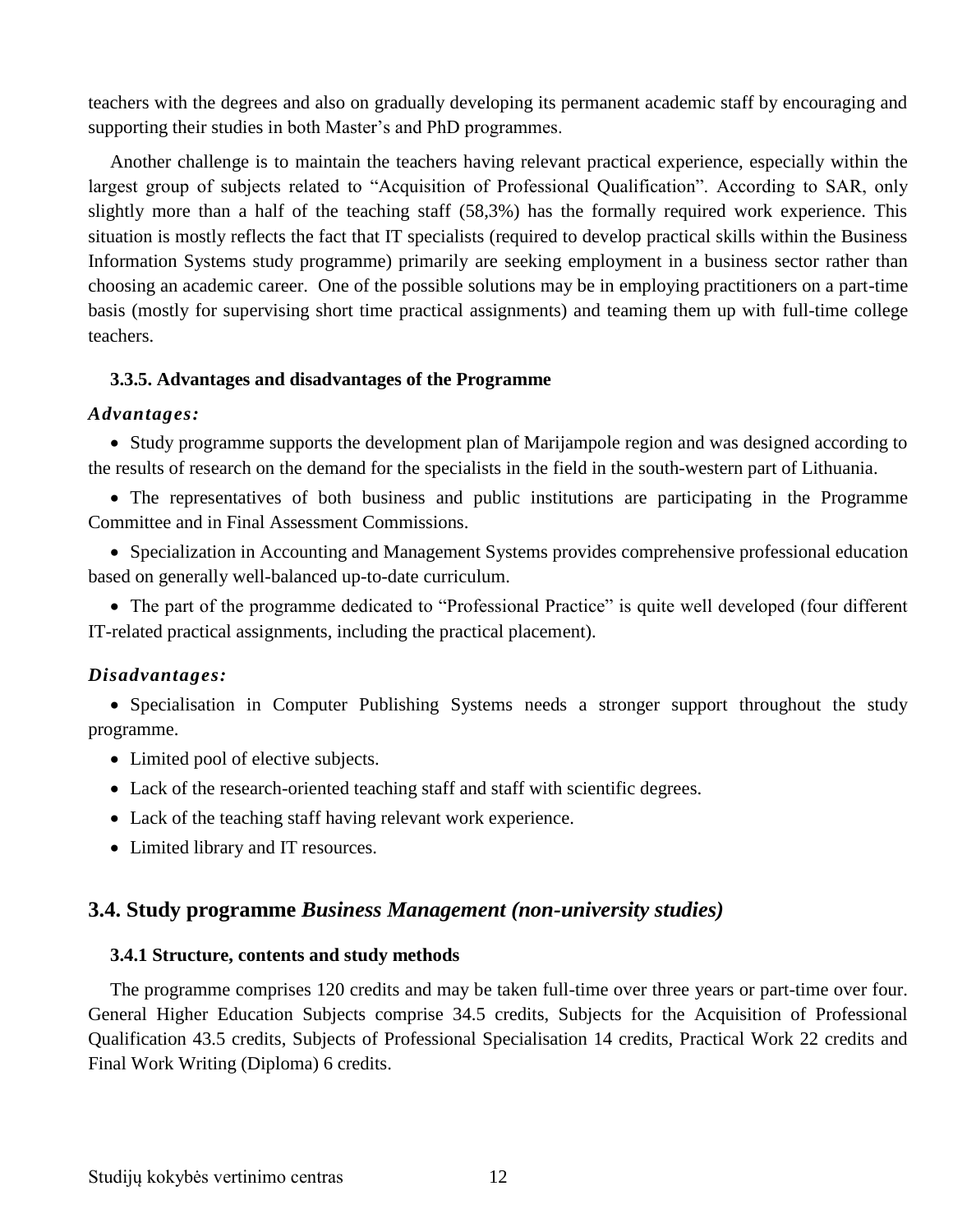There is appropriate emphasis on practical work and on 'active-learning', and the scheduling of subjects is intended to ensure that student have the necessary theoretical underpinning to gain maximum benefit from their practical experience. It is surprising, however, that the number of planned self-study hours declines through successive years of the programme.

The rationale for some General Subjects, such as *Sociology*, is not clear, while the provision of subjects for the Professional Qualification is fragmented. There would appear to be scope for some rationalisation and amalgamation. There is a mismatch in terms of intellectual challenge between some subjects, for example, *Business Economics* and *Hygiene.*

There is very little choice, with just 8 credits available for electives. While the provision of a common core is important, there is scope for allowing greater specialisation, especially in the later years of the programme.

### **3.4.2. Execution of studies and support for students**

The student workload is evenly spread across the years of study. However, in spite of a recent reduction, the weekly contact hours are still very high at just under 32. The College may wish to consider reducing this further.

Students receive continuous feedback on their progress and there is a re-sit facility. Students may appeal in the event of dissatisfaction with the assessment outcome. Students have the option of pursuing an individual schedule of studies to accommodate personal circumstances.

There is a heavy reliance on final examinations; they constitute between 50 and 60 per cent of the overall assessment. This distribution is not necessarily appropriate for all subjects being studied and the College may wish to consider wider implementation of more varied and appropriate assessment tools.

The SAR gives considerable detail about academic support for students but says very little about nonacademic support. There are, however, a number of scholarships available.

### **3.4.3. Variation in the number of students**

A full analysis is difficult because only two years' data are available.

Admission to the full-time programme has been constant for 2001-02 and 2002-03 at 29. The equivalent numbers for the part-time programme are 47 and 33 respectively. It is not clear if this last figure is a 'blip' or a downward trend. For both programmes a significant number of students have, for various reasons, withdrawn. The SAR points to lack of motivation, family commitments and health as the main reasons for withdrawals. However, the College may wish to adopt a more proactive approach to the relatively high 'wastage' rate.

#### **3.4.4. Teaching staff**

The SAR indicates that no professors or docents teach on either of the programmes. On the full-time programme around 40 per cent of teachers "had three or more years" experience and on the part-time, this is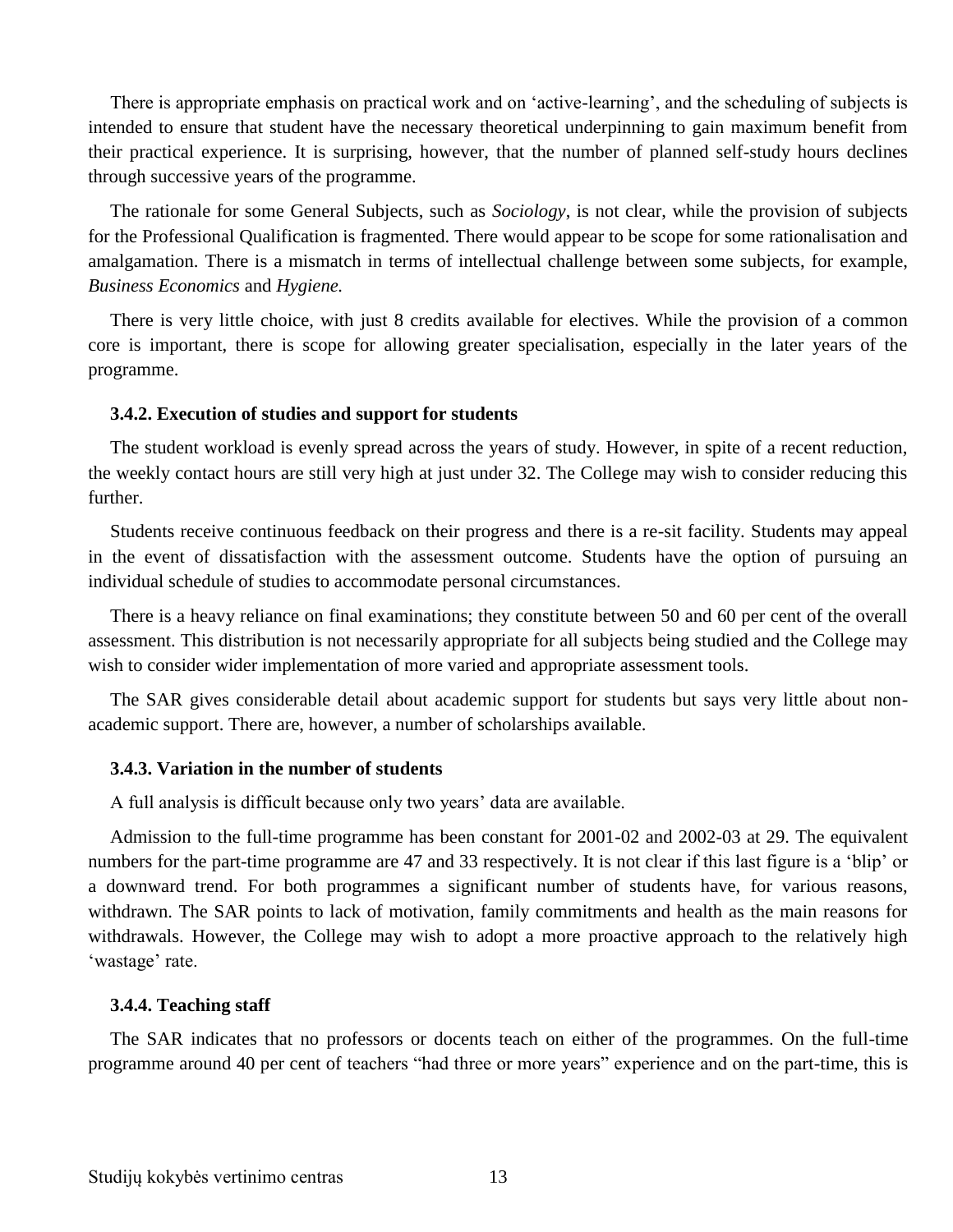60 per cent. There is clearly a relatively low level of academic standing and experience of staff, although student feedback suggests that they are generally happy with the standard of teaching they receive.

The College is well aware of the need to invest in staff development and recruitment in order to further support the programme and the learning of its students. To this end it has, since writing the SAR, appointed new academic staff.

### **3.4.5. Advantages and disadvantages of the Programme**

#### *Advantages:*

- developed after widespread consultation with interested bodies
- appropriate emphasis on skills development
- emphasis on students' active learning
- feedback to students on their progress

### *Disadvantages:*

- limited opportunities to take electives
- high contact hours
- self-study hours decrease through the years of the programme
- final examinations represent at least 50 per cent of the final assessment for *all* subjects
- wastage rates are high
- staffing experience and academic standing need to be further enhanced
- insufficient library stock in foreign languages
- IT provision has improved recently but would benefit from further modernisation and expansion

# **4. Material conditions**

Teaching rooms and spaces in the library and IT suites are deemed appropriate. However, library stock, in foreign languages is limited and needs to be enhanced. There are appropriate arrangements for the requisitioning of new books and periodicals.

While the quantity of IT provision appears adequate, some machines are outdated.

## **5. External relations**

The College is outward-looking and has established links both within Lithuania and externally. These links address employers' needs, curriculum renewal, student exchanges and the possibility of students progressing to further studies at universities. While these are quite comprehensive nationally, there remains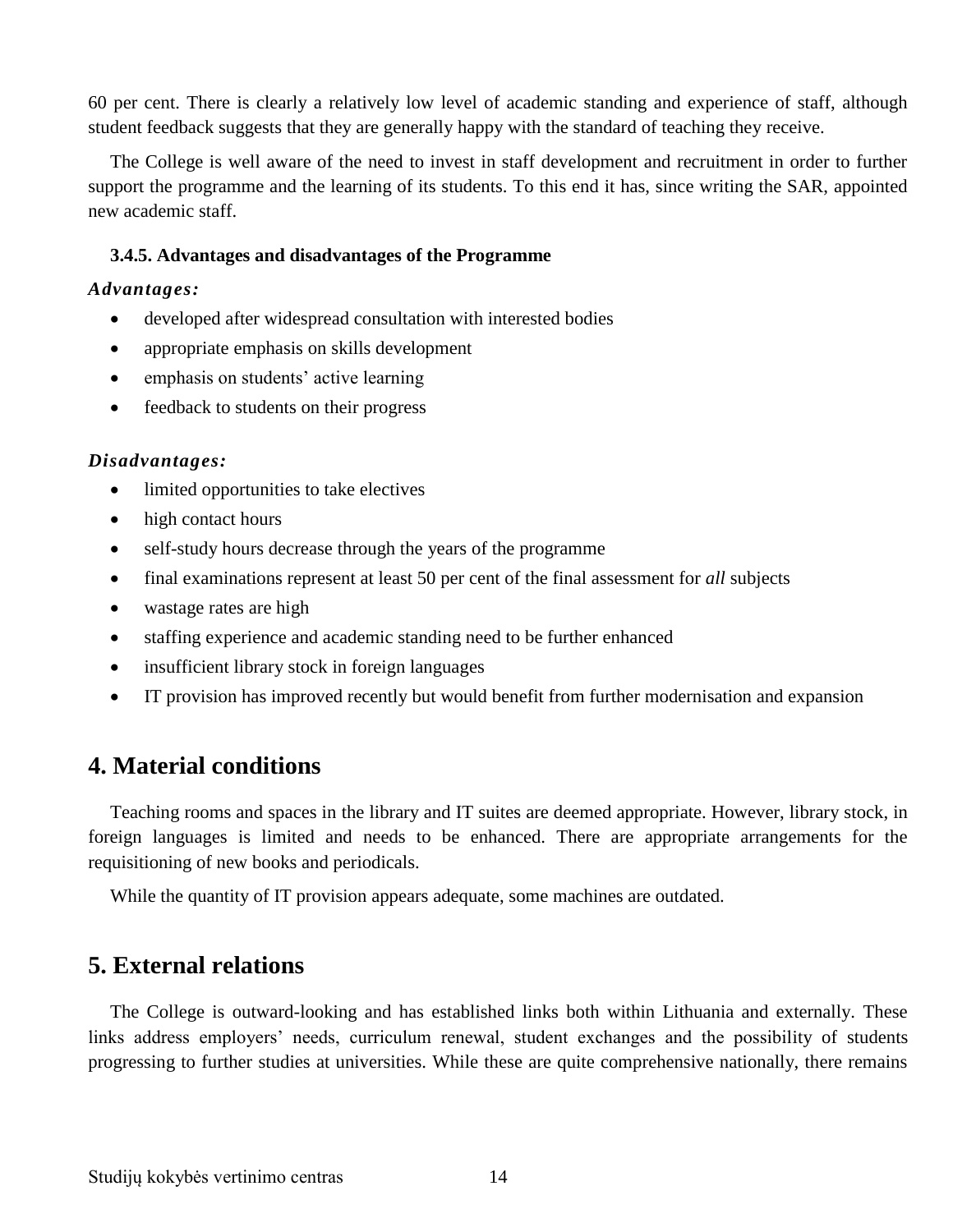considerable scope for extending international links, so that students, and staff, may be exposed to modern business practice.

### **6. Feedback**

The College is actively seeking feedback from employers. Numerous direct links have been established to representatives of companies who give feedback on different levels. The employers appreciate the competencies of College trained personnel. Quite a number of employers – as well as graduates – are engaged for the benefit of the College.

Extensive feedback was utilised in order to establish and formulate the programmes of study. Continuing feedback occurs under two headings: external and internal. The external system taps in to private and public sector organisations, in order to benefit from expert opinions, and it is intended to introduce a procedure to ascertain graduates' views one year after graduation. The internal system employs consultation procedures, including student opinion questionnaires and the work of the Department of Quality Assurance and Innovation.

The College appears to have a very comprehensive set of systems and procedures for feedback which it is seeking to enhance. Student feedback and teachers' self-assessment at the end of a course provide information on content quality and individual teacher's performance.

### **7. Internal assurance of study quality**

The Department of Innovation and Quality Assurance was established in 2001. It has set out a framework for assurance and enhancement of the College's provisions. Its activities are appropriately focused and it has set clearly thought-out priorities for its activities.

The method involves reflective self-assessment at various levels with student views being given appropriate prominence. The quality of study programmes is assessed twice a year, at the end of each semester. The questionnaires used at the various stages are comprehensive and well-focused on key issues. Students pointed to improvements made as a result of their comments.

## **8. General assessment of the programmes within the study field**

The programme has several strengths, there is a demonstrated need for and support of the p rogramme in the region and is serving well regional demands. The College has the minimum critical number of professionally trained academic staff. Numerous internal measures are in force to further improve study resources and the level of academic teaching. However, there are a number of areas that require improvement.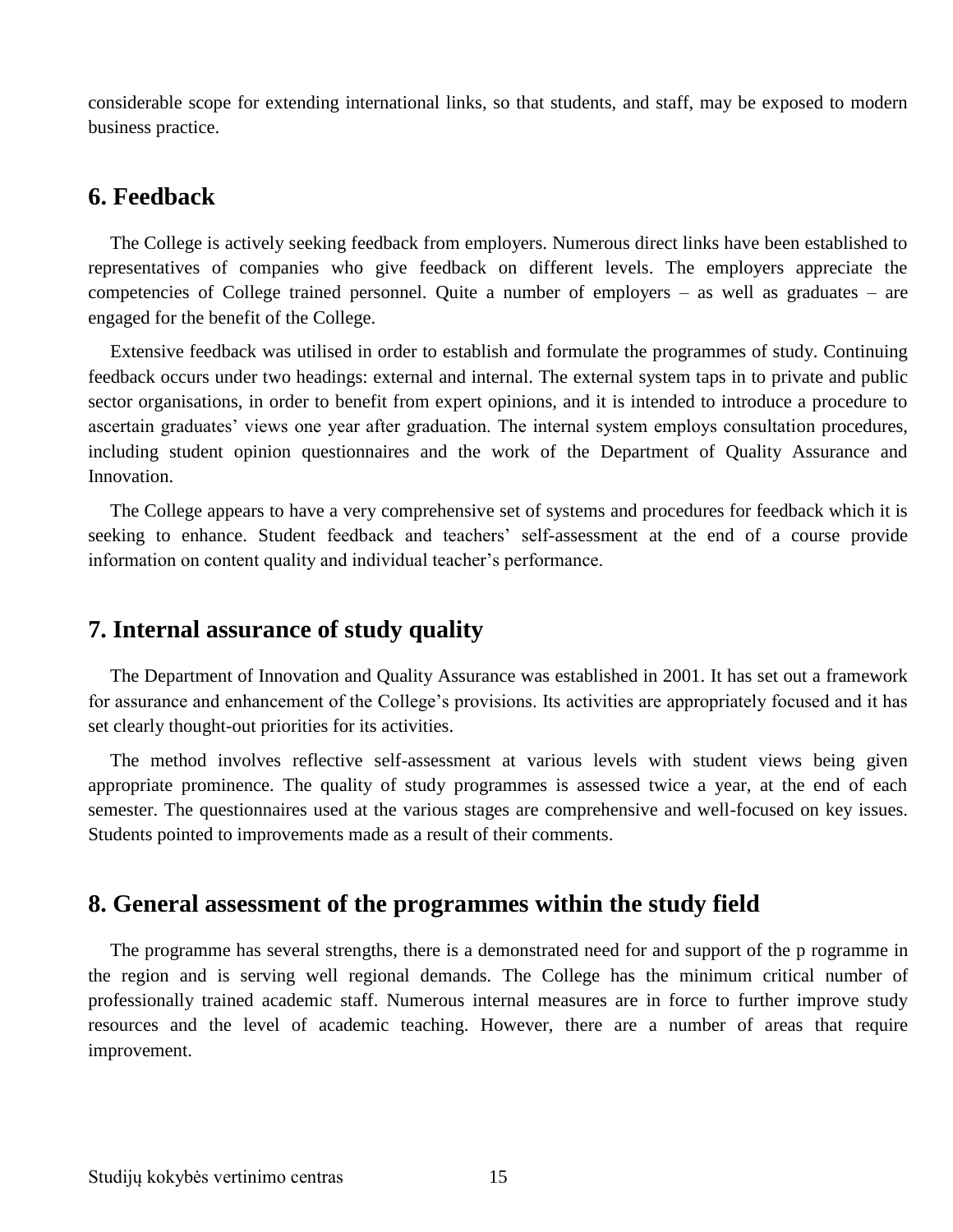### **8.1 Recommendation to the higher education institution**

The educational policy of the College should change more to a market-driven perspective, taking into account regional demand (of the businesses etc.) as well as the students at hand. The College should shift emphasis from "educating" students to "motivate" them by the content of the course and by using modern teaching methods, adopting a marketing (or service) approach when addressing students or graduates, businesses or the public in general. This requires regular training of the faculty and staff, including those working in the management of the College and Departments. The College in its entirety should undergo further reform and modernization. Much has been done along this road already, yet the changes with respect to managerial aspects, curriculum aspects or teaching methods are in part still not fully developed for programs sustainable on the longer run.

In particular, we would like to call attention to the following considerations:

 Statistics should be presented with more accuracy and in more details, in order to provide transparency for the College itself to monitor closer its activities, as well as for prospective students and public in general.

 Support and resources given to students and improvement programmes could be pointed out more "aggressively" to the general public to enhance the College's image and appeal.

 Language abilities of both students and faculty should be improved to enable them to be self-confident and pro-active in performing in an international setting.

 The College should reassess the structure of its programmes. Business Information Systems, as it stands now, is rather technical and does not match the level of similar undergraduate study programmes. It could be merged partly with Accountancy, and partly with Business Management as specialization. Also, Catering Business Administration offers a rather narrow specialization and could be broadened into the area of tourism.

The general subjects should be linked better with the professional ones in their content.

 Course syllabuses should be supported with standard textbooks and more relevant recommended literature by: (a) including recent texts in English, (b) avoiding long and rather formal lists of recommended literature, (c) grouping the literature into "required" and "additional".

■ The shortage of library resources should be eased.

 To help students achieve self-reliance the study programmes should offer more electives, increase the role of self-study, further reduce the number courses and in-class hours, increase opportunities for group work, oral presentations and targeted communication during classes, to mention but a few elements.

 Networking with businesses and organisations should be maintained and strengthen by involving specialists from businesses in training students and creating an alumni organisation.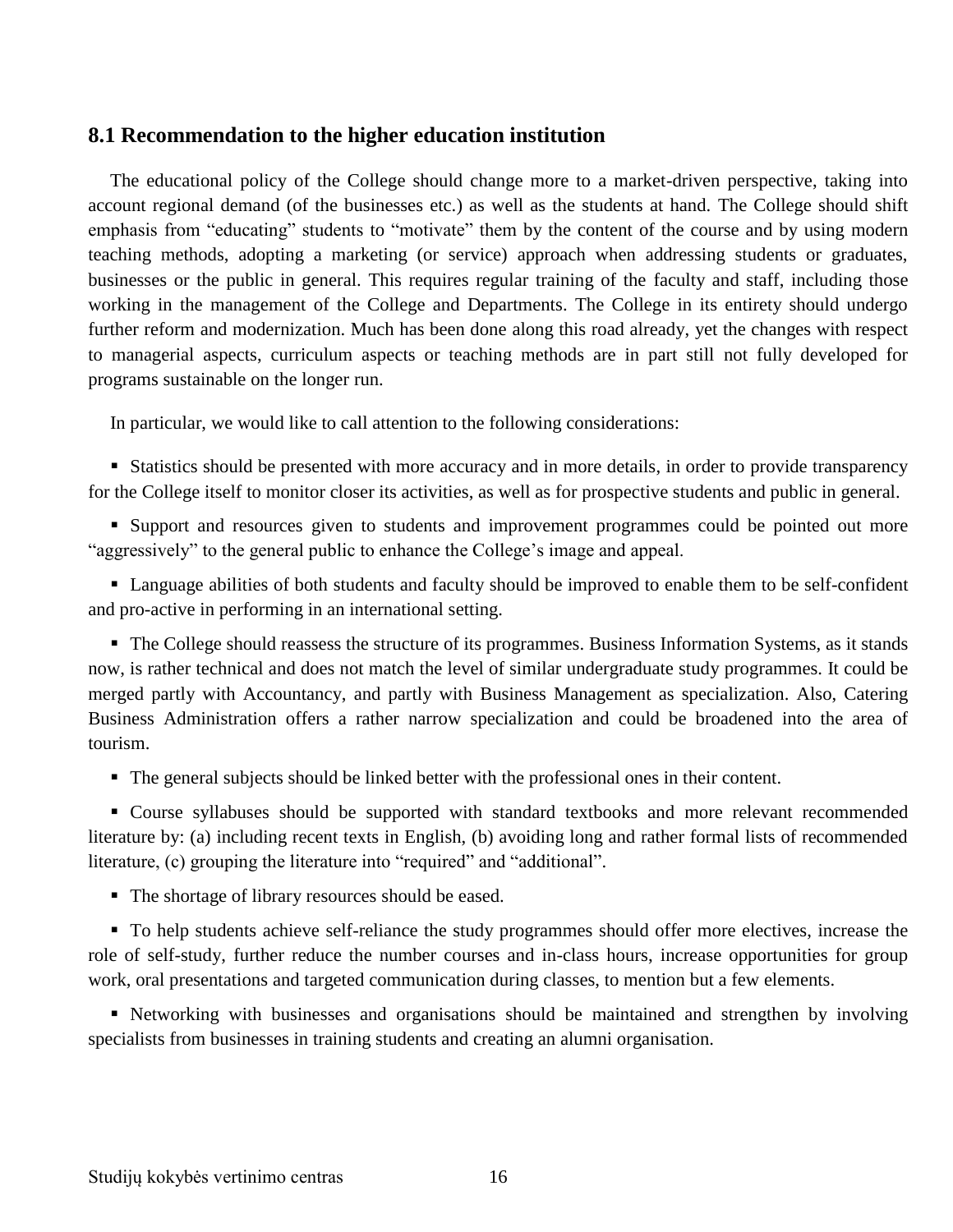The "international" dimension of studies should be increased by participating in international exchange programmes.